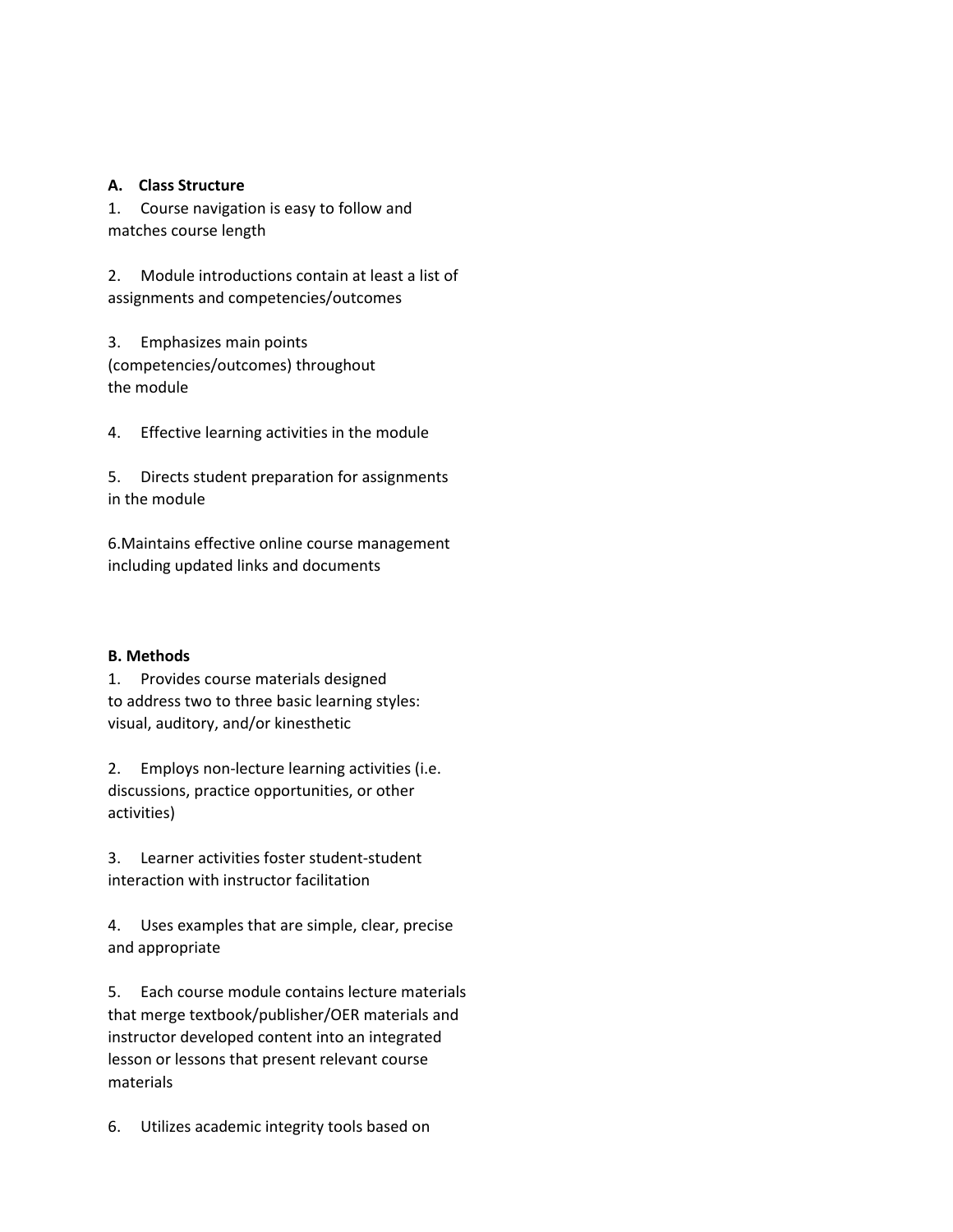the majority of points

## **C. Teacher-Student Interaction**

1. Solicits and respects student input

2. Sustained and interactive communication regarding current course content and activities between the student and the instructor through assessment feedback and in-course messaging

3. Provides at least weekly predictable, regular, substantive feedback commentary or summary to current course content and/or activity in either announcements, lessons, or course emails to the entire class

4. Provides timely responses to students

5. Exhibits sensitivity to students' personal culture, gender differences and disabilities

6. Responds appropriately in a non-threatening, proactive manner

## **D. Content**

- 1. Appears knowledgeable
- 2. Appears well-organized
- 3. Explains concepts clearly
- 4. Relates concepts to students' experience

5. Selects learning experiences appropriate to level of learning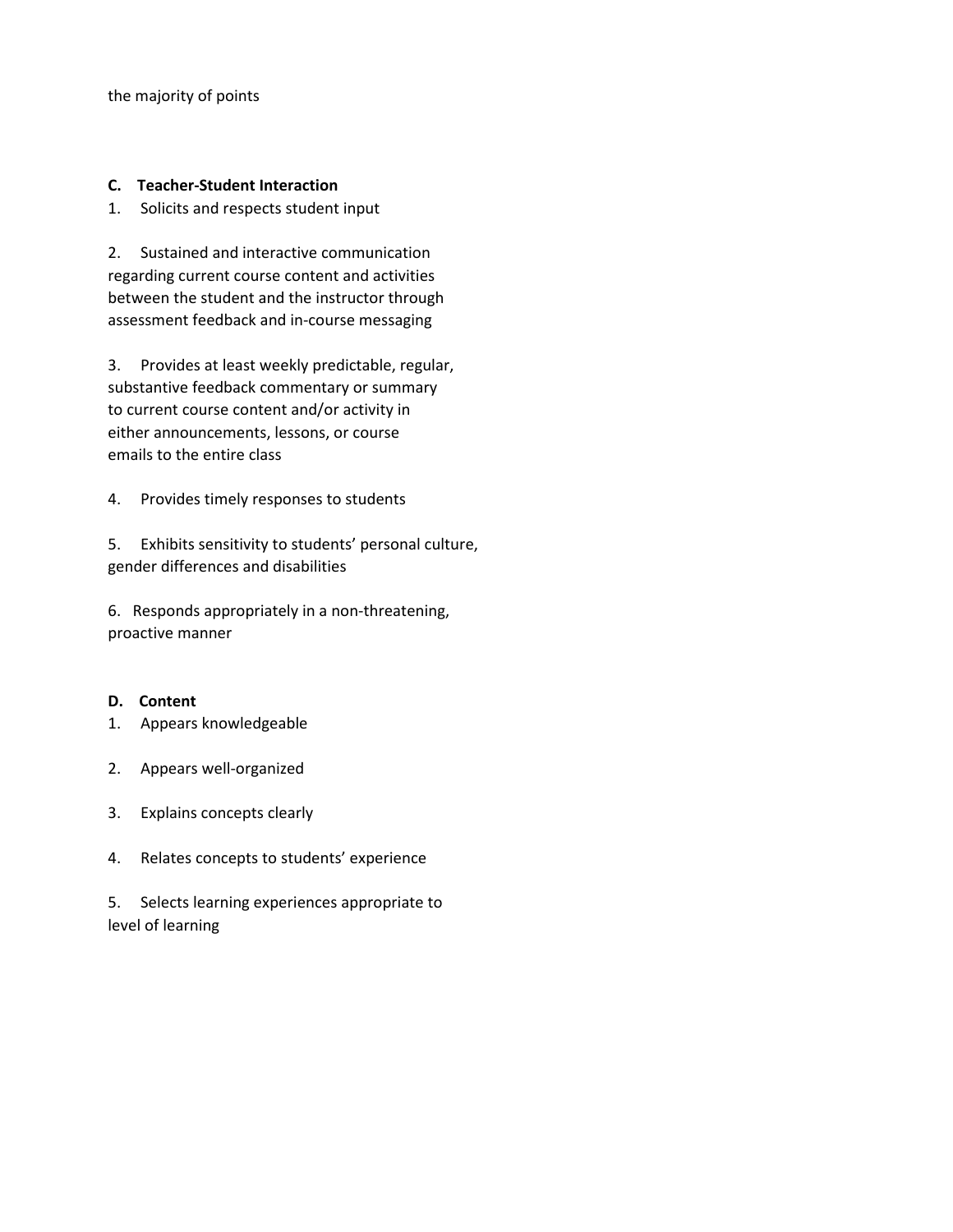## **Course Location**

Left hand side navigation, under modules and does navigation show on Homepage

Modules - Weekly introductions

Module Items/Content

Module items/Content

Modules - Weekly Introductions/Content. ???

Modules - Course Content

Lectures, Assignments, Discussions

Assignments, Discussions, Quizzes, Exams

Discussions, Group Assignments

Lectures, Lessons

Exams/quizzes (use of Examity or Respondous Monitor), papers (turn-it-in or file verification)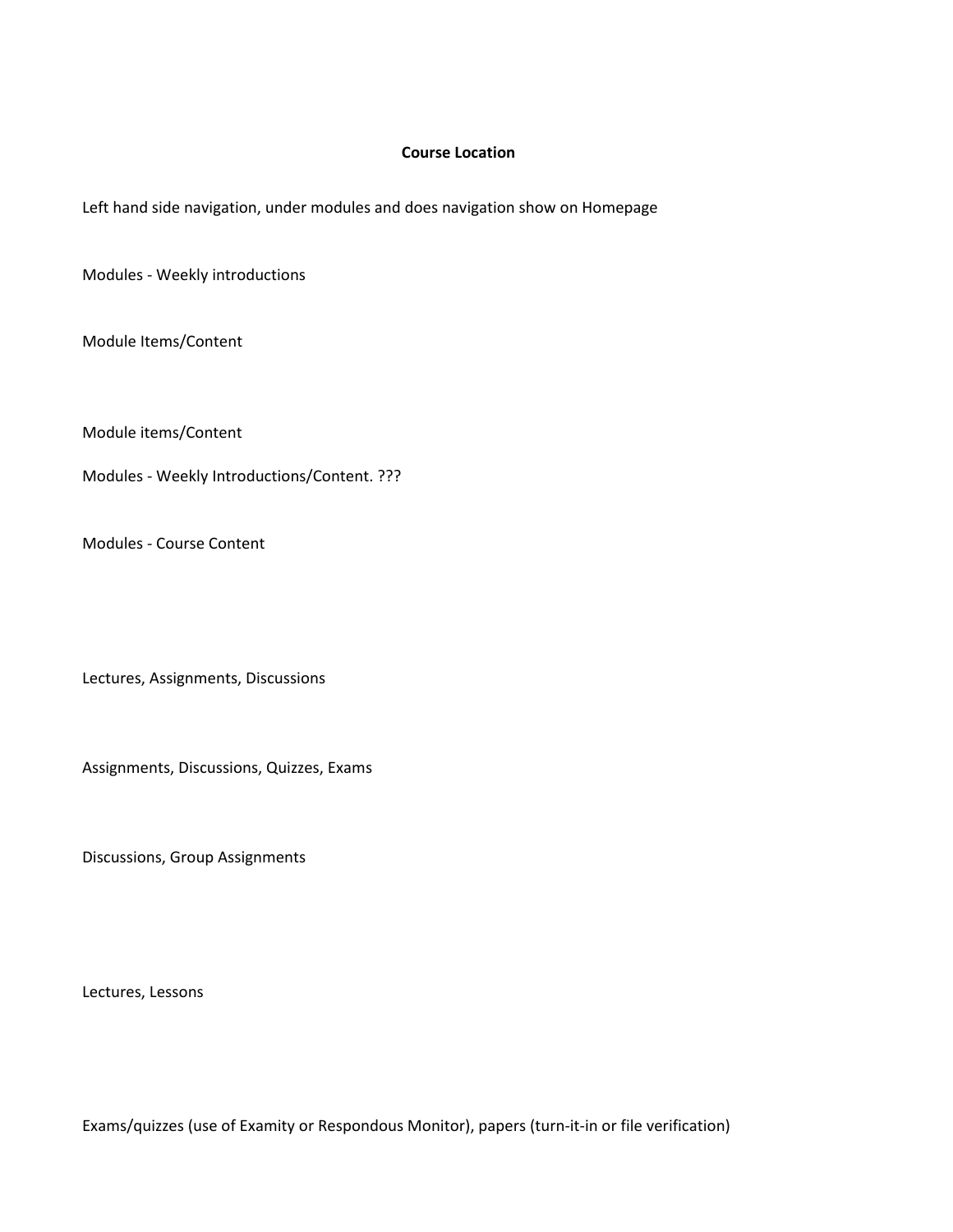Discussions, Emails Responses

Discussions, Assignments, Quizzes, Exams, Rubrics

Announcements, Emails, Lessons

Emails, other course communications

Emails, other course communications

Emails, other course communications

Course Content

Course Navigation/Content

Course Content/Assignments/Discussions

Course Content/Assignments/Discussions

Assignments/Discussions/Quizzes/Exams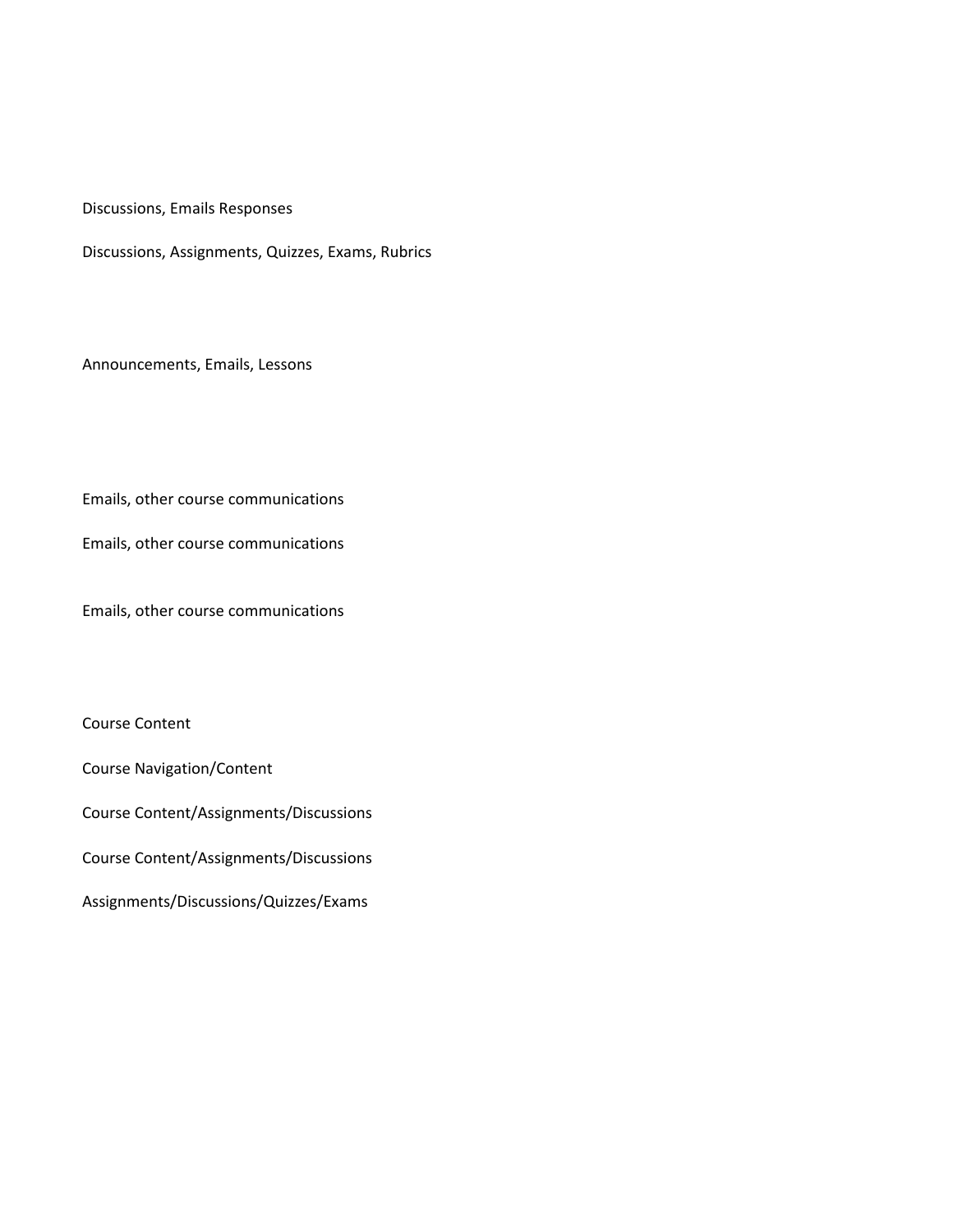# **Rubric Reference Section -> Subsection**

Course shell -> Course Navigation - Line #19

Content -> Module Introductions - Line #29

Content -> Instructor Presentation - Line #31

Learning styles -> Content Design - #32

Content Sections -> Module Introductions and/or Instructor Presentation - Line # 29-31

Course Shell -> Links - Line #18

Learning Styles -> Content Design - Line #32

Learning Styles -> Line # 32-36

Substantive Interaction -> Instructor Facilitated Student - Student Interaction - Line #37

Content -> Instructor Presentation - Line #31